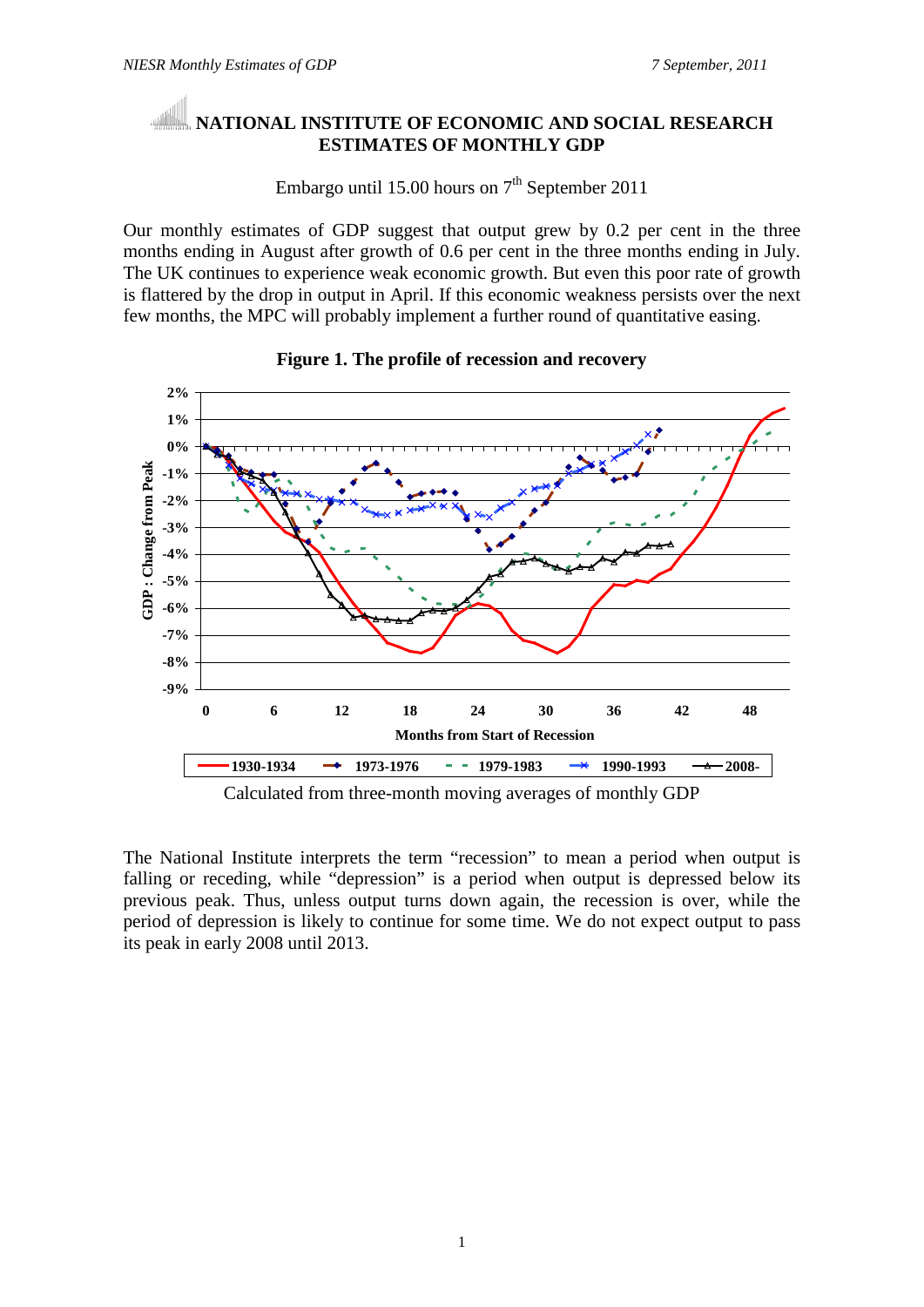Our track record in producing early estimates of GDP suggests that our projection for the most recent three-month period has a standard error of 0.1-0.2% point when compared to the first estimate produced by the Office for National Statistics. This comparison can be made only for complete calendar quarters. Outside calendar quarters the figures are less reliable than this and they are also likely to be less accurate in the current disturbed economic circumstances.

A paper describing the methodology used to produce the data was published in the February 2005 volume of the *Economic Journal*. From April until October 2006 our estimates were computed using the Index of Services published by ONS. However this monthly series shows considerable volatility which has caused us some problems in estimating GDP. From our November 2006 press release we have therefore reverted to using a model of private services output based on indicator variables. This means that, while all our figures for calendar quarters are fully coherent with ONS data, our estimates of monthly private service output are not. The series can be thought of as indicating the underlying value of the ONS series.

For more information please telephone Simon Kirby on 020 7654 1916.

### **Contents of Press Release**

Table 1, Page 3: Summary Table of Quarterly Growth Rates showing Monthly Data, 3 months ending in that month, and Quarterly Growth (% per quarter). All contain Figures for Industry & GDP.

Table 2, Page 4: Output by Sector (Industry, Agriculture, Construction, Private Services, Public Services, GDP(B) (calculated at prices excluding taxes and subsidies), GDP

Table 3, Page 5: Output in Quarter Ending in Month Shown by sector (as above)

Table 4, Page 6: Growth in Quarter Ending in Month Shown over Previous Quarter (% at annual Rate) by sector (as above)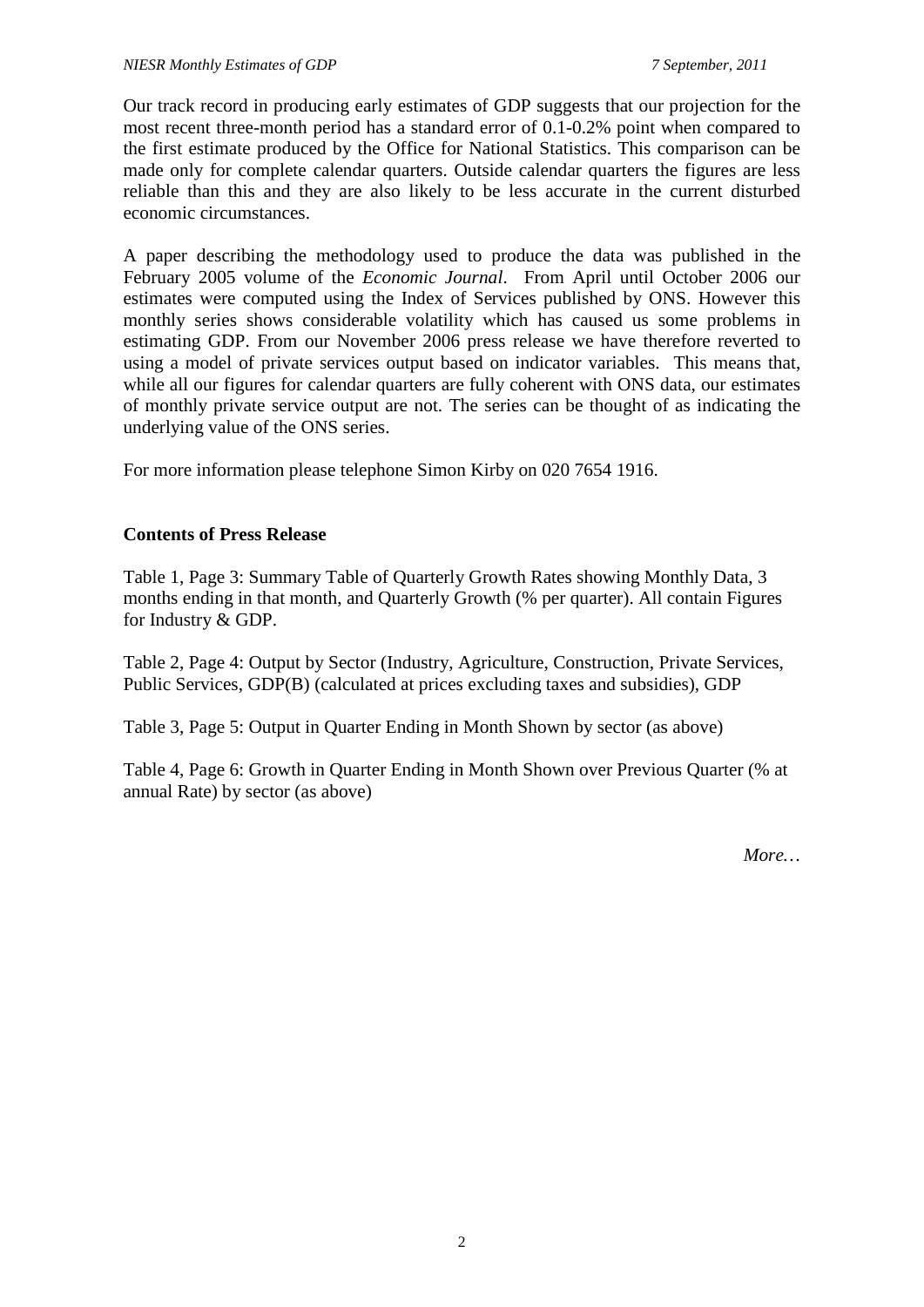|           |                     |            | 3 months ending in |            | <b>Quarterly Growth %</b> |            |  |
|-----------|---------------------|------------|--------------------|------------|---------------------------|------------|--|
|           | <b>Monthly Data</b> |            | month shown        |            | per quarter               |            |  |
|           | Industry            | <b>GDP</b> | Industry           | <b>GDP</b> | Industry                  | <b>GDP</b> |  |
| $Jan-10$  | 87.0                | 97.2       | 87.1               | 97.6       | 1.0%                      | 0.4%       |  |
| Feb-10    | 87.5                | 98.0       | 87.2               | 97.7       | 0.7%                      | 0.2%       |  |
| $Mar-10$  | 89.3                | 98.8       | 87.9               | 98.0       | 1.2%                      | 0.4%       |  |
| Apr- $10$ | 89.0                | 98.3       | 88.6               | 98.4       | 1.8%                      | 0.8%       |  |
| $May-10$  | 89.4                | 99.5       | 89.2               | 98.9       | 2.3%                      | 1.2%       |  |
| $Jun-10$  | 88.9                | 99.1       | 89.1               | 99.0       | 1.2%                      | 1.1%       |  |
| $Jul-10$  | 89.0                | 99.7       | 89.1               | 99.5       | 0.5%                      | 1.1%       |  |
| Aug- $10$ | 89.3                | 99.6       | 89.1               | 99.5       | $-0.2%$                   | 0.6%       |  |
| $Sep-10$  | 89.6                | 99.5       | 89.3               | 99.6       | 0.2%                      | 0.6%       |  |
| $Oct-10$  | 89.4                | 99.1       | 89.4               | 99.4       | 0.4%                      | $-0.1%$    |  |
| $Nov-10$  | 89.9                | 99.2       | 89.6               | 99.3       | 0.6%                      | $-0.2%$    |  |
| $Dec-10$  | 90.3                | 99.0       | 89.9               | 99.1       | 0.6%                      | $-0.5%$    |  |
| $Jan-11$  | 90.6                | 99.6       | 90.3               | 99.3       | 0.9%                      | $-0.1%$    |  |
| $Feb-11$  | 89.3                | 99.1       | 90.1               | 99.2       | 0.5%                      | 0.0%       |  |
| $Mar-11$  | 89.5                | 100.1      | 89.8               | 99.6       | $-0.1%$                   | 0.5%       |  |
| Apr- $11$ | 87.9                | 99.2       | 88.9               | 99.5       | $-1.5%$                   | 0.2%       |  |
| $May-11$  | 88.6                | 100.2      | 88.7               | 99.8       | $-1.5%$                   | 0.6%       |  |
| $Jun-11$  | 88.6                | 99.9       | 88.4               | 99.8       | $-1.6%$                   | 0.2%       |  |
| $Jul-11$  | 88.4                | 100.1      | 88.5               | 100.1      | $-0.4%$                   | 0.6%       |  |
| Aug- $11$ | 88.3                | 100.2      | 88.4               | 100.1      | $-0.3%$                   | 0.2%       |  |

#### **Table 1: Summary Table of Quarterly Growth Rates 2006=100**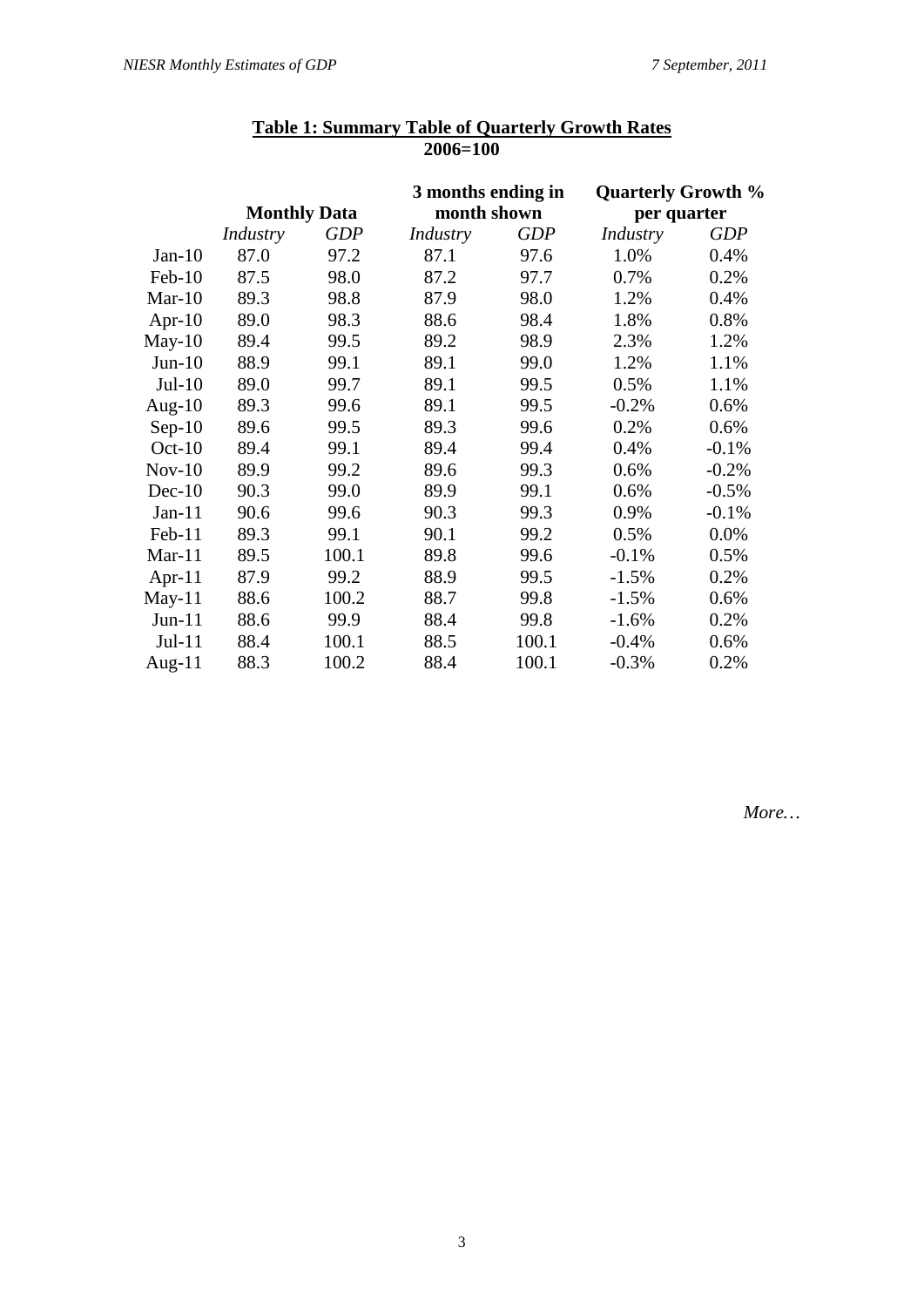# **Table 2: Output by Sector (2006=100)**

|           |                 |                    |                     | <b>Private</b>  | <b>Public</b>   |        |            |
|-----------|-----------------|--------------------|---------------------|-----------------|-----------------|--------|------------|
|           | <b>Industry</b> | <b>Agriculture</b> | <b>Construction</b> | <b>Services</b> | <b>Services</b> | GDP(B) | <b>GDP</b> |
| $Jan-10$  | 87.0            | 85.1               | 90.1                | 99.7            | 101.6           | 97.6   | 97.2       |
| $Feb-10$  | 87.5            | 84.2               | 91.0                | 100.9           | 102.0           | 98.4   | 98.0       |
| $Mar-10$  | 89.3            | 84.8               | 92.8                | 101.4           | 102.3           | 99.2   | 98.8       |
| Apr- $10$ | 89.0            | 86.8               | 95.6                | 100.4           | 102.2           | 98.8   | 98.3       |
| $May-10$  | 89.4            | 88.1               | 98.0                | 102.1           | 102.7           | 100.0  | 99.5       |
| $Jun-10$  | 88.9            | 88.5               | 99.8                | 101.5           | 102.6           | 99.7   | 99.1       |
| $Jul-10$  | 89.0            | 88.1               | 101.2               | 102.5           | 102.3           | 100.2  | 99.7       |
| Aug- $10$ | 89.3            | 87.9               | 101.8               | 101.9           | 102.6           | 100.1  | 99.6       |
| $Sep-10$  | 89.6            | 88.0               | 101.5               | 101.5           | 102.8           | 100.0  | 99.5       |
| $Oct-10$  | 89.4            | 88.2               | 100.5               | 101.3           | 102.3           | 99.6   | 99.1       |
| $Nov-10$  | 89.9            | 88.4               | 99.4                | 101.4           | 102.2           | 99.7   | 99.2       |
| $Dec-10$  | 90.3            | 88.6               | 98.0                | 101.0           | 102.3           | 99.5   | 99.0       |
| $Jan-11$  | 90.6            | 88.7               | 96.6                | 101.9           | 103.0           | 100.1  | 99.6       |
| Feb-11    | 89.3            | 88.6               | 95.8                | 101.4           | 103.2           | 99.6   | 99.1       |
| $Mar-11$  | 89.5            | 88.2               | 95.7                | 102.9           | 103.9           | 100.5  | 100.1      |
| Apr-11    | 87.9            | 87.6               | 96.2                | 102.1           | 102.9           | 99.6   | 99.2       |
| $May-11$  | 88.6            | 87.2               | 96.6                | 103.5           | 103.6           | 100.6  | 100.2      |
| $Jun-11$  | 88.6            | 87.0               | 96.7                | 102.7           | 103.8           | 100.2  | 99.9       |
| $Jul-11$  | 88.4            | 87.0               | 96.7                | 103.3           | 103.4           | 100.4  | 100.1      |
| Aug- $11$ | 88.3            | 87.0               | 96.7                | 103.4           | 103.7           | 100.5  | 100.2      |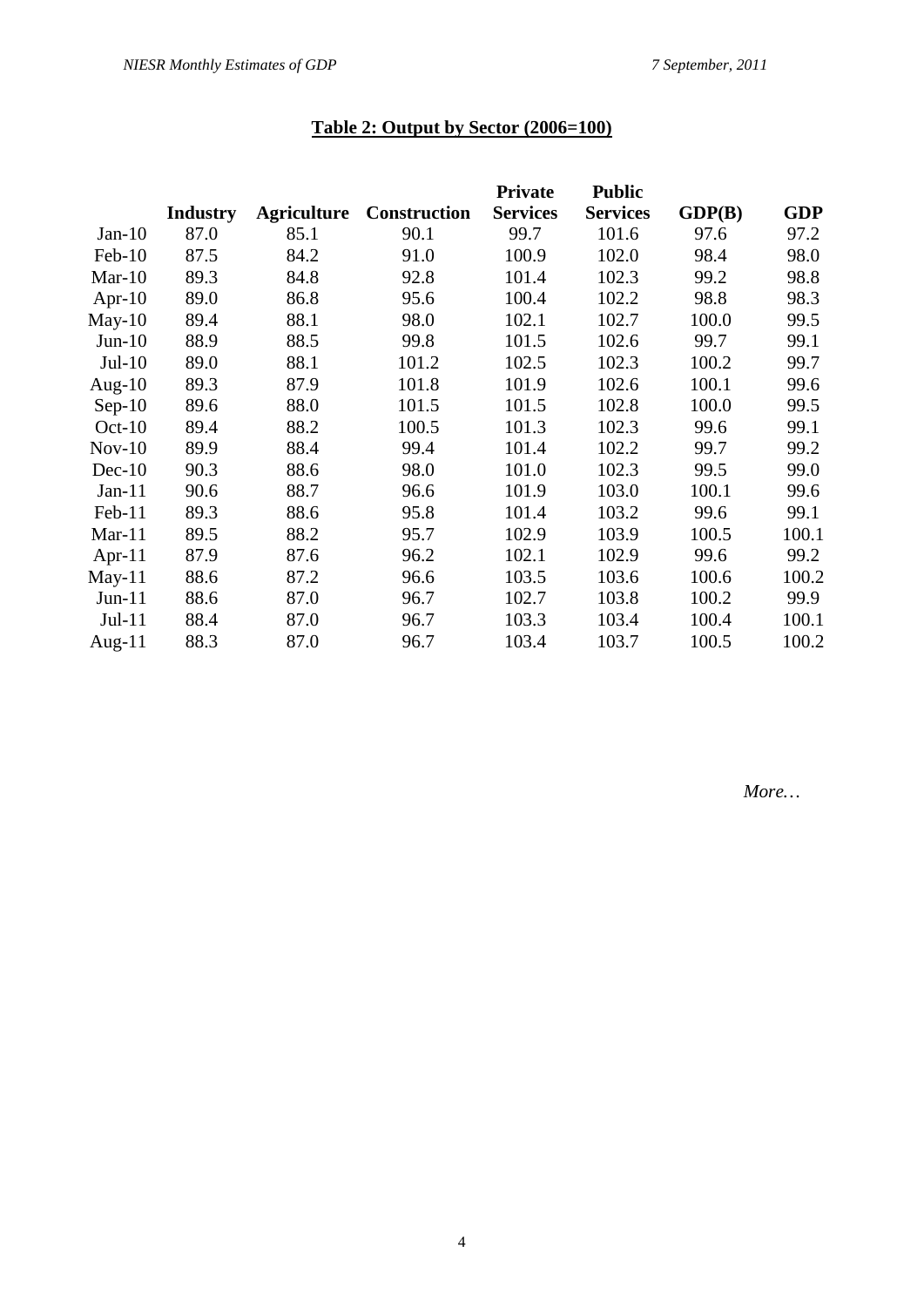## **Table 3: Output in Quarter Ending in Month Shown (2006=100)**

|           |                 |                    |                     | <b>Private</b>  | <b>Public</b>   |        |            |
|-----------|-----------------|--------------------|---------------------|-----------------|-----------------|--------|------------|
|           | <b>Industry</b> | <b>Agriculture</b> | <b>Construction</b> | <b>Services</b> | <b>Services</b> | GDP(B) | <b>GDP</b> |
| $Jan-10$  | 87.1            | 87.2               | 90.2                | 100.5           | 101.8           | 98.0   | 97.6       |
| $Feb-10$  | 87.2            | 85.6               | 90.4                | 100.5           | 101.9           | 98.1   | 97.7       |
| $Mar-10$  | 87.9            | 84.7               | 91.3                | 100.7           | 102.0           | 98.4   | 98.0       |
| Apr- $10$ | 88.6            | 85.3               | 93.1                | 100.9           | 102.2           | 98.8   | 98.4       |
| $May-10$  | 89.2            | 86.6               | 95.5                | 101.3           | 102.4           | 99.4   | 98.9       |
| $Jun-10$  | 89.1            | 87.8               | 97.8                | 101.3           | 102.5           | 99.5   | 99.0       |
| $Jul-10$  | 89.1            | 88.2               | 99.7                | 102.1           | 102.5           | 100.0  | 99.5       |
| Aug- $10$ | 89.1            | 88.2               | 100.9               | 102.0           | 102.5           | 100.0  | 99.5       |
| $Sep-10$  | 89.3            | 88.0               | 101.5               | 102.0           | 102.6           | 100.1  | 99.6       |
| $Oct-10$  | 89.4            | 88.0               | 101.3               | 101.6           | 102.6           | 99.9   | 99.4       |
| $Nov-10$  | 89.6            | 88.2               | 100.5               | 101.4           | 102.5           | 99.8   | 99.3       |
| $Dec-10$  | 89.9            | 88.4               | 99.3                | 101.2           | 102.3           | 99.6   | 99.1       |
| $Jan-11$  | 90.3            | 88.6               | 98.0                | 101.5           | 102.5           | 99.8   | 99.3       |
| Feb-11    | 90.1            | 88.6               | 96.8                | 101.4           | 102.9           | 99.8   | 99.2       |
| $Mar-11$  | 89.8            | 88.5               | 96.0                | 102.1           | 103.4           | 100.1  | 99.6       |
| Apr-11    | 88.9            | 88.1               | 95.9                | 102.1           | 103.3           | 99.9   | 99.5       |
| $May-11$  | 88.7            | 87.7               | 96.1                | 102.8           | 103.5           | 100.2  | 99.8       |
| $Jun-11$  | 88.4            | 87.3               | 96.5                | 102.8           | 103.4           | 100.1  | 99.8       |
| $Jul-11$  | 88.5            | 87.1               | 96.7                | 103.2           | 103.6           | 100.4  | 100.1      |
| Aug- $11$ | 88.4            | 87.0               | 96.7                | 103.1           | 103.6           | 100.4  | 100.1      |